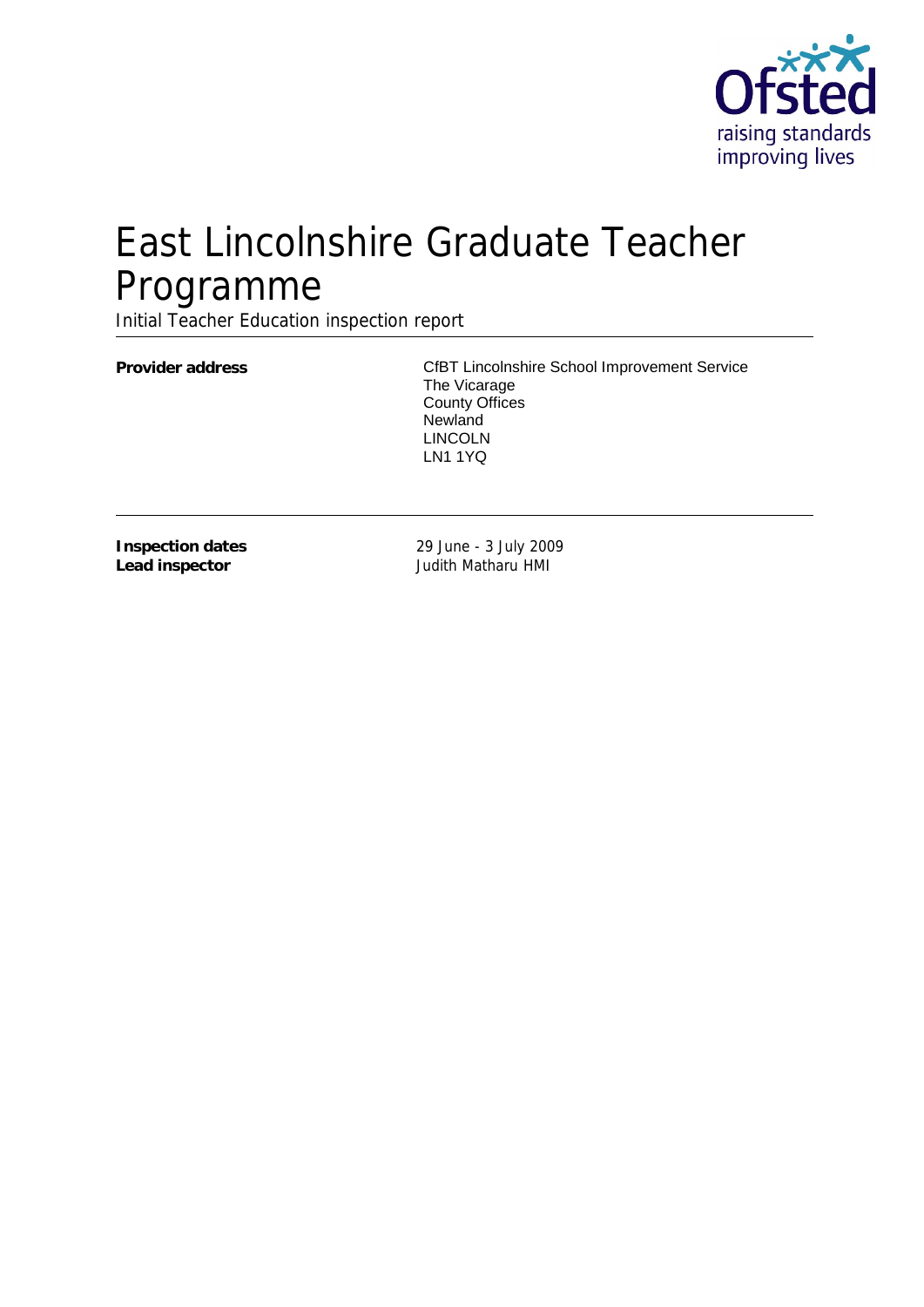The Office for Standards in Education, Children's Services and Skills (Ofsted) regulates and inspects to achieve excellence in the care of children and young people, and in education and skills for learners of all ages. It regulates and inspects childcare and children's social care, and inspects the Children and Family Court Advisory Support Service (Cafcass), schools, colleges, initial teacher training, workbased learning and skills training, adult and community learning, and education and training in prisons and other secure establishments. It rates council children's services, and inspects services for looked after children, safeguarding and child protection.

If you would like a copy of this report in a different format, such as large print or Braille, please telephone 08456 404040, or email enquiries@ofsted.gov.uk

You may copy all or parts of this document for non-commercial educational purposes, as long as you give details of the source and date of publication and do not alter the information in any way.

Royal Exchange Buildings St Ann's Square Manchester, M2 7LA

T: 08456 404040 Textphone: 0161 618 8524 E: enquiries@ofsted.gov.uk W: www.ofsted.gov.uk

© Crown copyright 2009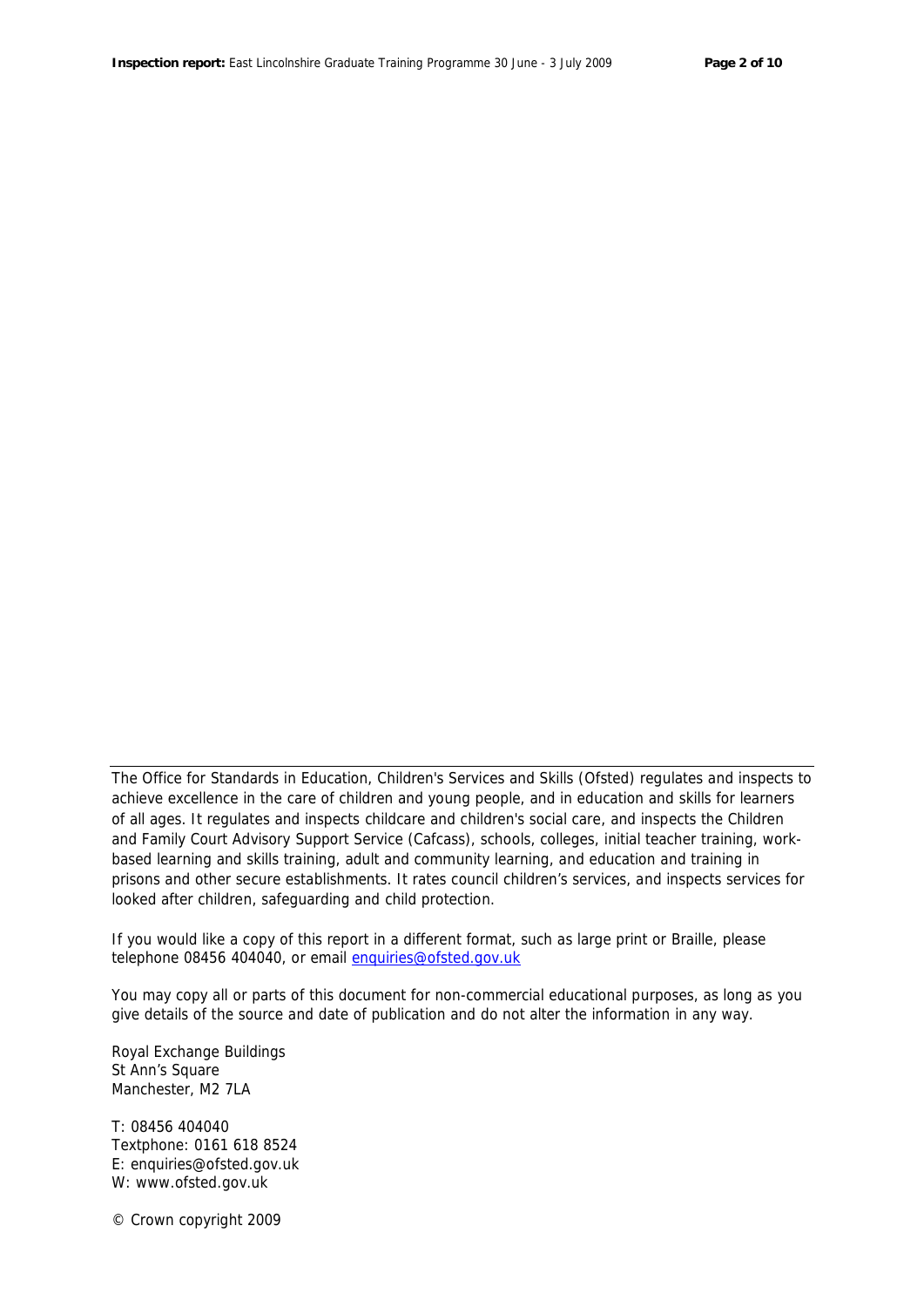# **Introduction**

1. The inspection was carried out by a team of Her Majesty's Inspectors and other specialist inspectors in accordance with the Ofsted Framework for the Inspection of Initial Teacher Education (2008-2011).

2. The inspection drew upon evidence from all aspects of the inspection evaluation schedule, as it impacted on the initial teacher education, for those training to teach in both primary and secondary schools. Inspectors focused on the overall effectiveness of training in supporting high quality outcomes for trainees and the capacity of the partnership to bring about further improvements or to sustain high quality outcomes. A summary of the grades awarded is included on page 7 of the report.

**Key for inspection grades**

- Grade 1 Outstanding
- Grade 2 Good
- Grade 3 **Satisfactory**
- Grade 4 Inadequate

## **The provider**

3. East Lincolnshire Graduate Training Partnership (GTP) is a partnership which includes Lincolnshire School Improvement Service, Lincolnshire primary and secondary schools and an accredited provider of initial teacher education. It covers a wide geographical area, including primarily the coastal strip of the county with large pockets of social and economic disadvantage. There are places for secondary trainees (priority and non-priority subjects in the 11-19 age range) and a small number of primary trainees. At the time of the inspection, there were 16 secondary and 9 primary trainees.

4. The partnership aims to meet the needs of the diverse range of schools in the county and aspires to support improvements in teaching and learning, particularly for local schools in challenging circumstances and those facing difficulties in recruitment. The provider's central base is a purpose-built training suite in a partner comprehensive school to the east of Lincoln.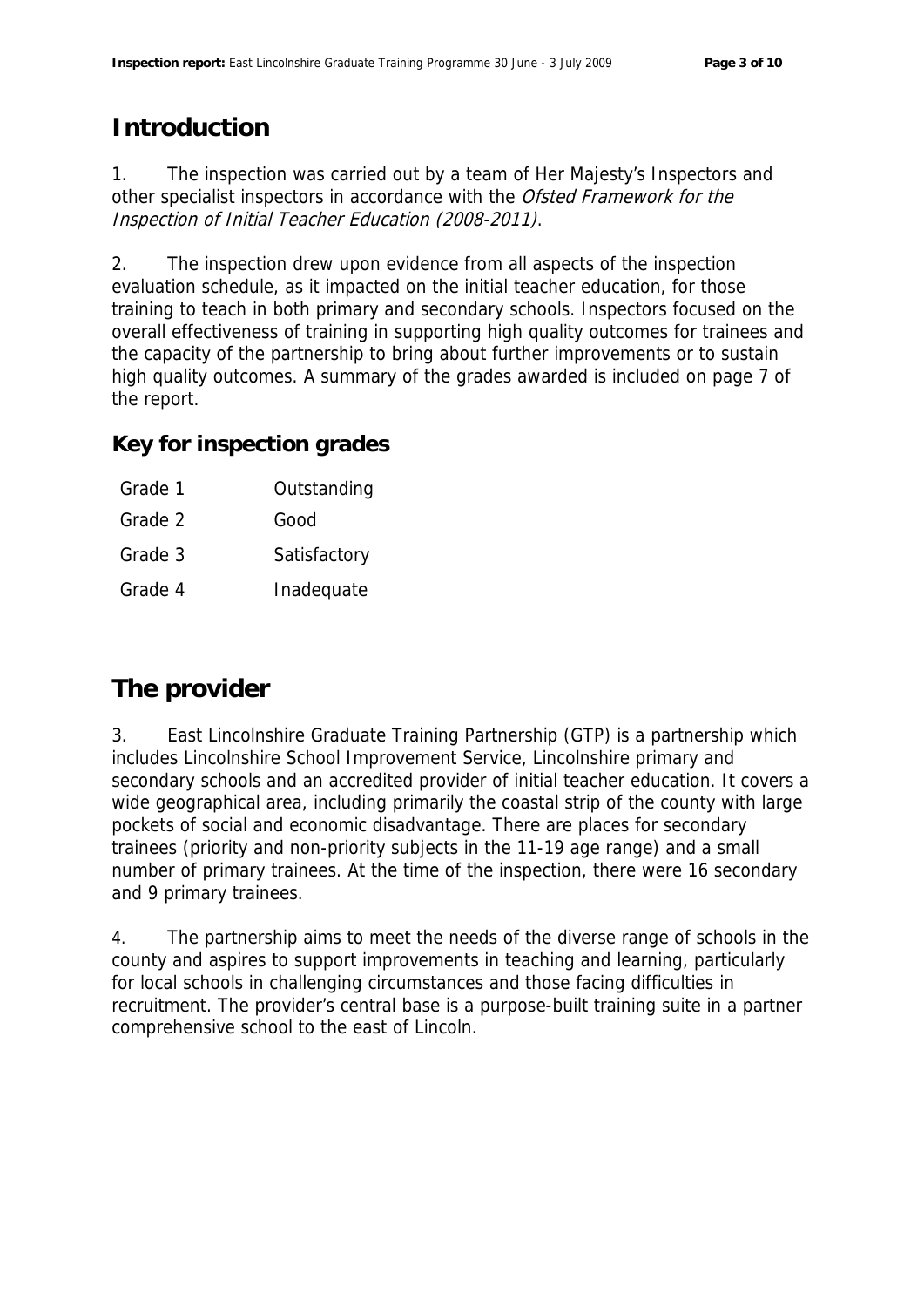# **Employment-based routes to qualified teacher status**

#### **Key strengths**

- 5. The key strengths are:
- the excellent quality and effectiveness of school-based training in highly committed partnership schools that results in increasingly impressive outcomes for trainees
- the outstanding personalised care provided for individual trainees and the prompt response to any issues or concerns which results in very high completion rates
- the strong cohesion between the different elements of the training that provides an excellent grounding for trainees
- the attention paid to ensuring that all partners are valued and able to fulfil their roles ensures that those involved in the training have consistently high expectations of the trainees' achievement
- the thorough evaluation, readiness to embrace change and commitment to ongoing improvement from partnership leaders which results in excellent trainee outcomes
- the very strong sense of purpose that exists within the partnership and its significant contribution to the recruitment, retention and development of the teaching workforce within the Lincolnshire area.

#### **Recommendations**

6. In order to further improve the high quality of training across the partnership, the provider should:

■ encourage all partner schools to evaluate their own training provision and effectiveness to match the best practice evident

#### **Overall effectiveness** Grade: 1

7. Since its inception in 2003, East Lincolnshire GTP has steadily improved its provision to the point where outcomes for trainees from both primary and secondary phases are now outstanding. Trainees have high expectations of what learners can achieve, demonstrate excellent subject knowledge and real commitment to make substantial contributions to their learners' achievements and well-being. The wellfocused and carefully planned school-based training has enabled most trainees to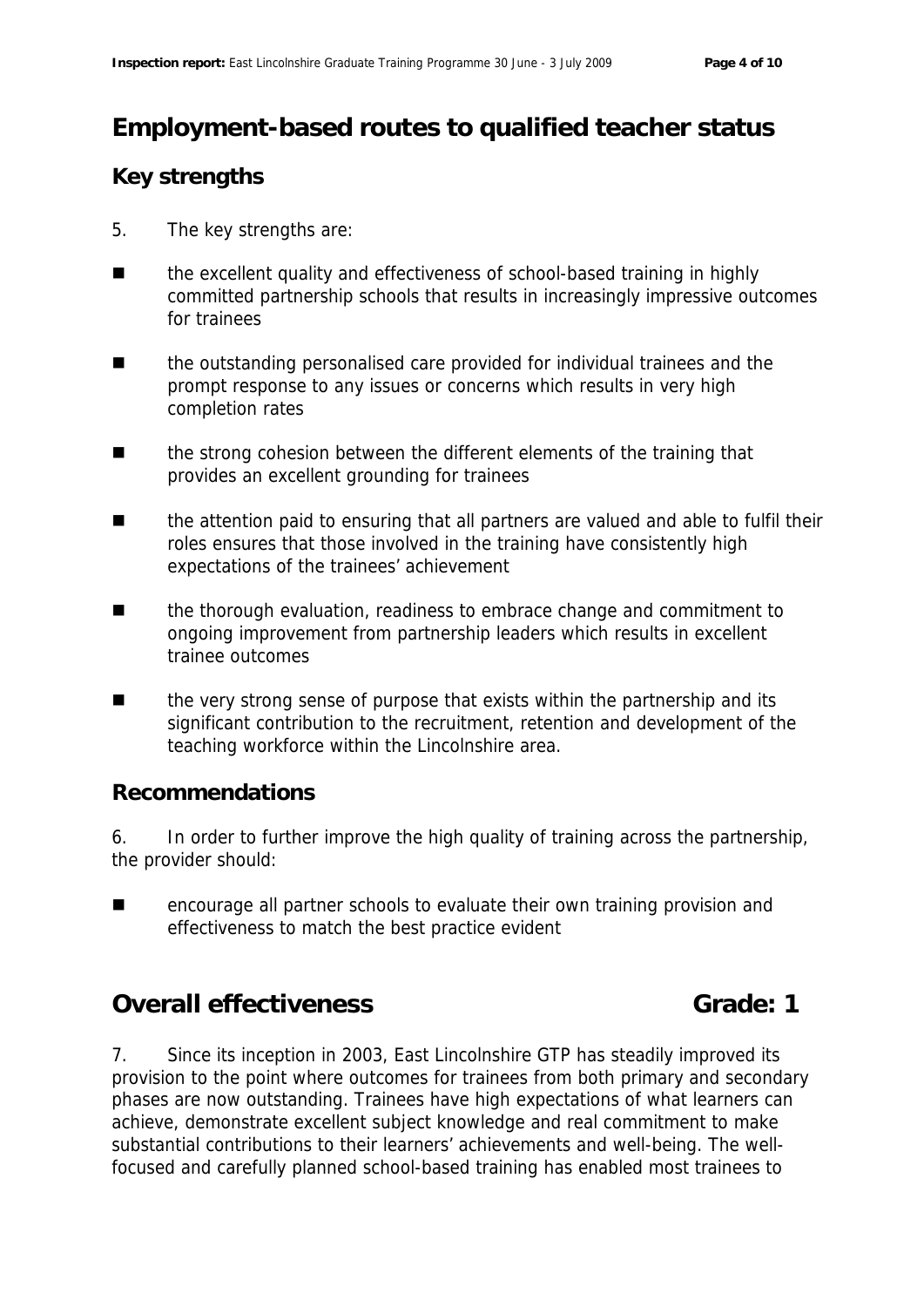become highly reflective, thoughtful practitioners. Since 2006, the attainment of a large majority of trainees in both phases has been judged as good or better. The attainment of over half of the current cohort is outstanding. This represents a good and improving trend in trainee attainment.

8. Recruitment and selection procedures are rigorous, involving observation in a school setting and a variety of interview tasks designed to establish candidates' suitability for the profession. Feedback from all school-based partners indicates high levels of satisfaction with their extensive involvement in the recruitment and selection process. Following selection, support from the provider together with school-based trainers and advanced skills teachers is exemplary, in ensuring that trainees are well prepared for their year ahead. Trainees appreciate the time spent in inducting them, assessing their needs and preparing their training plans, which are carefully personalised to meet their individual needs. These plans, coupled with excellent support from school-based staff enable trainees to develop the knowledge and skills needed to be outstanding or good teachers. The provider has made strenuous efforts to improve recruitment from under-represented groups. Following the award of a grant to improve the recruitment from minority ethnic groups, an imaginative range of strategies was implemented, including the formation of a diversity forum to encourage minority ethnic candidates to apply for training. This has been very successful and recruitment for next year's trainees far exceeds the provider's target figure, despite the fact that the county has a very low minority ethnic population overall.

9. Over the last three years, very few trainees have failed to successfully complete their training and the vast majority move into teaching posts in local schools. The programme leaders also have responsibility for the oversight of newly qualified teachers across the county, therefore trainees' progression to employment is closely monitored and their needs as emerging teachers established as they make the transition into their first posts. Their subsequent progress is carefully tracked by the provider, with evidence of the majority remaining in the county, often in promoted posts. At inspection, headteachers spoke positively of the training programme and its contribution to staffing in their schools. They have high regard for the calibre of teachers emerging.

10. A key strength of the provision is the excellent support given to individual trainees. Very prompt action is taken in addressing any issues or concerns to ensure that all of them have every opportunity to achieve as highly as possible. Trainees themselves speak warmly of this support and the efforts made to personalise their learning and find creative solutions to any concerns arising in order to support their individual needs. The different aspects of the training combine outstandingly well to provide an excellent grounding for trainees. The initial audit is detailed and comprehensive leading to trainees' individual training plans, which are checked and followed up rigorously to ensure that these are adapted to meet trainees' changing needs throughout the year. Their second school placement is carefully selected to ensure that trainees have a balanced experience in a different school context. Where any issues have been identified in the main placement school, resources are used effectively to provide additional support or, if necessary, to find alternative training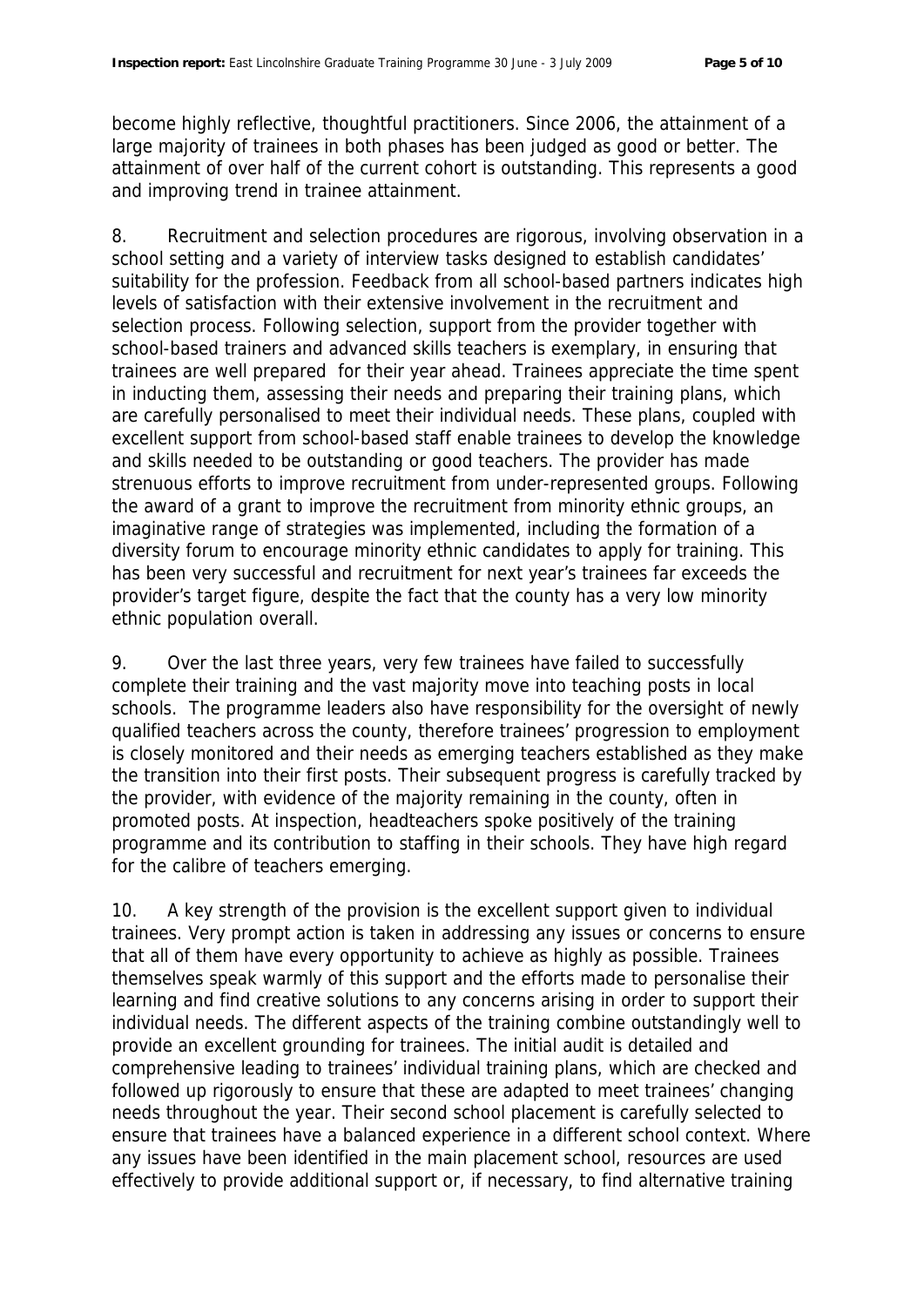placements. Considerable effort is made to address trainees' subject knowledge needs. Consequently, their subject knowledge is particularly good. For example, primary trainees demonstrate up-to-date knowledge and application of literacy and numeracy and the primary curriculum. Trainees' excellent progress is directly linked to the very high quality professional dialogue following lesson observations from school-based and visiting advanced skills teachers. The best practice here is sparkling in its rigour, support and high level of challenge to move trainees on in their thinking and encourage their sophisticated analysis of their teaching and impact on learners. These skilled trainers are highly successful in challenging trainees to improve their performances, the comment, 'he has challenged me to another level and continually sharpens my practice' typifies trainees' views.

11. Central training sessions are outstanding in quality. Nothing is left to chance; sessions are planned meticulously to meet individual needs and consistently model good practice in teaching. For example, the literacy leader visited each primary trainee to assess their emerging strengths and areas for development in teaching phonics and planned a high quality central training session to meet these needs. Trainee evaluations are reviewed in some detail to inform revisions or adaptations to central sessions. Local expertise is used very effectively to lead central training sessions with a range of consultants, school-based trainers and advanced skills teachers contributing to the programme. There is a continual emphasis on quality outcomes and achieving maximum benefit from the input, with the impact and outcomes for trainees consistently analysed. This attention to detail is impressive.

12. All resources available to the provider are thoughtfully identified and allocated to ensure maximum benefit in outcomes for trainees and reflected in their high levels of performance. The central training base is a purpose-built facility and provides flexible accommodation housing the latest technology to support training. The administration and organisation of the training is highly efficient. The provider uses all available human and physical resources imaginatively to enhance its provision. For example, the use of the county's advanced skills teachers to support individual trainees is a particularly effective strategy and has made a significant impact on trainees' performances. The online resource is excellent; it provides extensive information for trainees and trainers and is valued by all partners.

13. The quality of provision across the partnership is outstanding. Partnership documentation is impressive, being detailed and of an exemplary standard. There are well developed systems for continuously improving the work of school-based trainers, assessing the needs of their trainees and for ensuring the consistency of judgements, including numerous opportunities for joint observations. The consistency and regularity of sharp target setting contributes significantly to trainees' rapid progress, supported by high quality documentation. Trainees' files evidence excellent reflective skills and clear understanding of the impact of their teaching on learners' attainment and progress. Considerable attention is focused on moving good trainees to an outstanding level through skilful mentoring. The value placed on the training is illustrated in the frequent progression of school-based staff. For instance, there are a number of examples where school trainers have progressed to become advanced skills teachers or moved into school leadership roles. This reflects the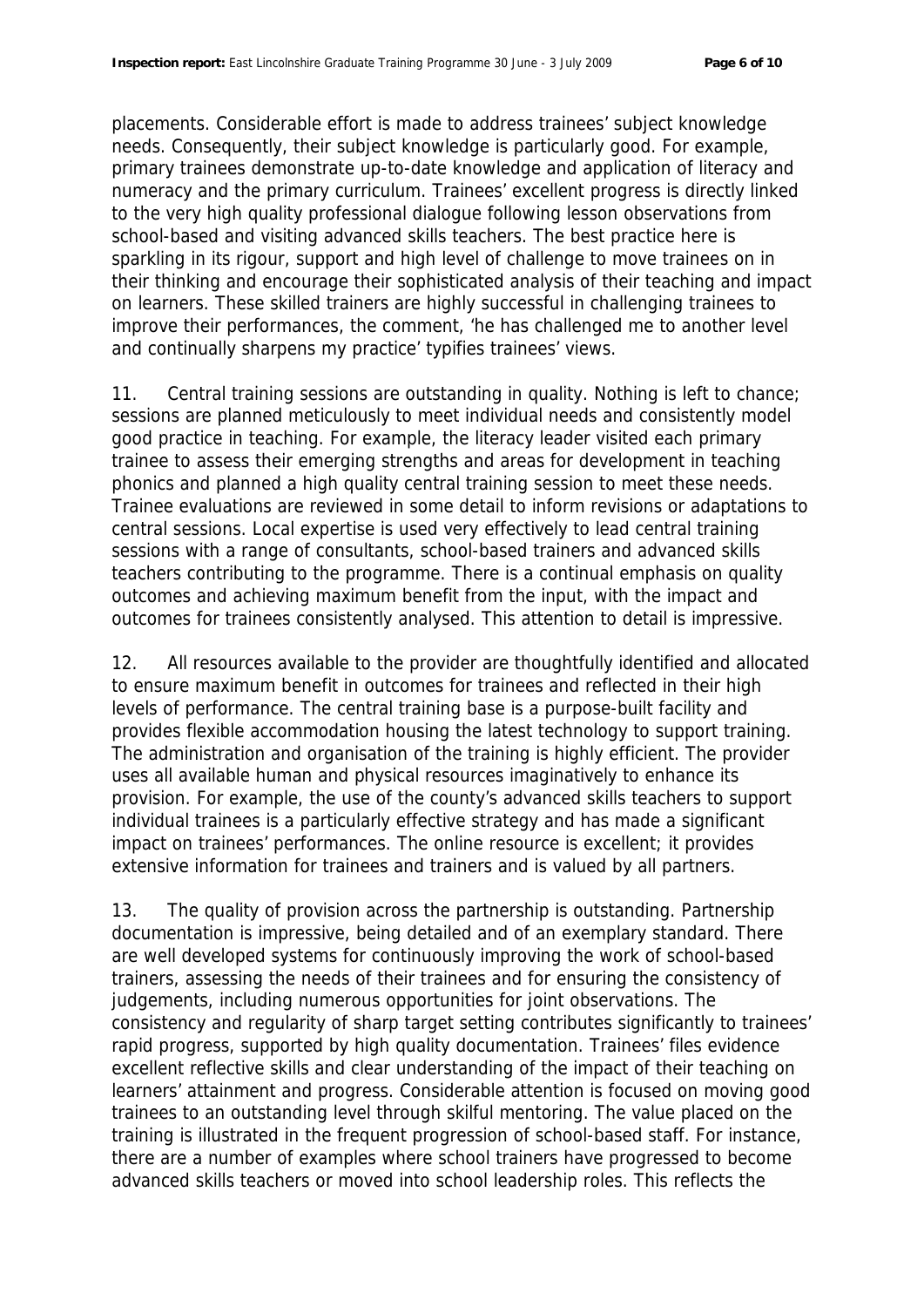quality of the training of trainers and the impact of this on teaching and learning and leadership and management generally in partnership schools. Consequently, such schools are highly positive about the exceptional quality of the training programme and its considerable impact on their work.

14. The provider's attention to the promotion of its own and partners' equality and diversity policies and practice is outstanding . This is exemplified in the impact on trainees' extensive knowledge and understanding of the issues. From discussions, it is clear that trainees have excellent awareness of equality and diversity issues and most importantly, this is evident in their teaching practices. For example, primary trainees demonstrated sophisticated understanding of the learning needs of pupils with a range of difficulties including those with special educational needs and the needs of those with English as a second language. In addition, trainees' own needs are given considered attention. Trainees commented at inspection on how well they are supported, expressing their confidence in voicing any concerns or issues in the knowledge that these are followed up as a matter of priority.

15. The assessment of trainees is rigorous throughout the training and leads to accurate final assessments. Very careful attention is paid to the setting and followup of targets by trainers in schools. Regular and often shared lesson observations between school-based staff and the programme leaders ensure that assessments are secure and judgements are consistent across the partnership. Inspectors confirmed the accuracy of the provider's current judgements through lesson observations and interviews with a number of this year's cohort. The provider is currently devising the means to assess trainees' progress throughout the training year, relative to their starting points.

#### **Capacity to improve further and/or to sustain high quality outcomes Grade: 1**

16. The provider has a very clear and accurate knowledge of its strengths and weaknesses. The partnership draws upon a wide range of evaluations and reviews, including visits from external examiners and regular programme evaluations from all training partners. Outcomes from reviews and evaluations are shared across the partnership, ensuring all partners contribute to and support the provider's collaborative approach. The overwhelming view of school-based trainers is that the support, guidance and training from the central provider are very good. Current and past trainees consistently return highly positive feedback about all aspects of their training. Close attention is paid to these evaluations to inform further improvements to provision. For example, previous trainees requested additional training to support the teaching of pupils with English as an additional language. The subsequent revised training input was highly praised by the next cohort in their formal feedback. The provider gathers detailed data and information about trainees' progress and attainment, and this demonstrates a strong track record of sustained excellence over recent years. Despite the regular feedback from trainees and school-based trainers, individual schools do not always evaluate their own provision or the outcomes of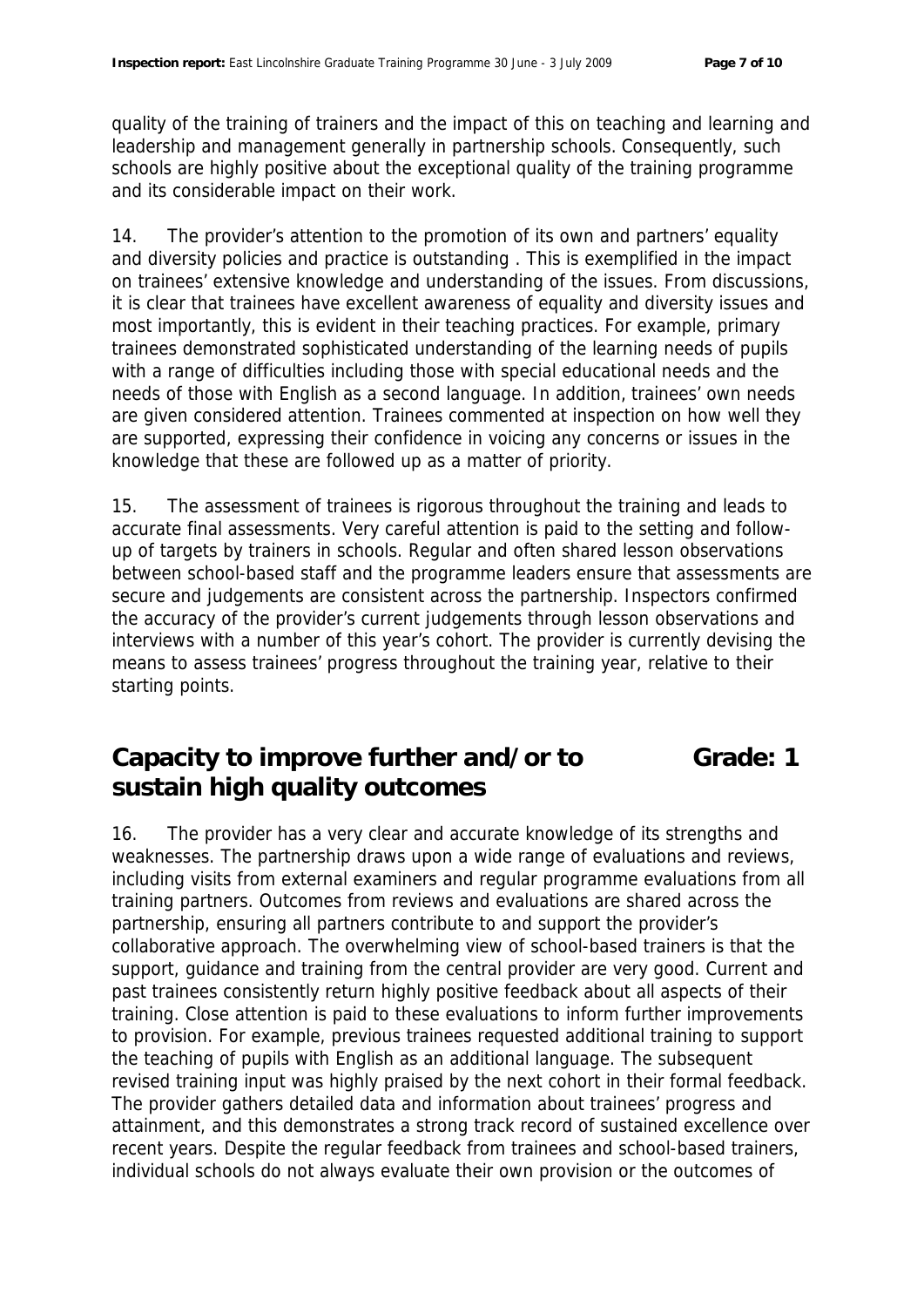their training with the same rigour. Some excellent practice is evident but this is variable at present.

17. Overall, self-evaluation is detailed and used exceptionally well to improve practice. The leadership of the partnership is skilled in always looking ahead and anticipating change on the educational horizon. For instance, the training programme is regularly reviewed and improved in the light of local needs and in response to national initiatives. Particular strengths include the preparation of secondary trainees for the 14-19 curriculum changes and the new Key Stage 3 curriculum, where trainees demonstrated very good knowledge and understanding. Similarly, lesson observations and interviews with primary trainees indicated an excellent grasp of the implications of the Rose Report, the Williams Review and recent reviews of the primary curriculum. This improvement focus is continuous, programme leaders are implementing changes for next year's cohort based on current trainees' feedback and in the light of dialogue throughout the inspection process. There is a clear rationale for change, which is articulated well to training partners in order to maintain their support and commitment.

18. There is an exceptionally clear vision for the future of the partnership that very effectively promotes improvement planning. Programme leaders achieve a very good balance between highly efficient day-to-day management of the training and the ability to take a longer term strategic view. Recent improvement plans are logical and detailed and respond to careful analyses of both trainee outcomes and the various evaluations of training. Any perceived weaknesses are tackled with determination. There is a quest for sustained excellence and a real passion to support schools with high quality trainees who are able to make strong contributions to the county's schools. Given this commitment and track record of achieving excellence, the provider's capacity for further improvement is outstanding.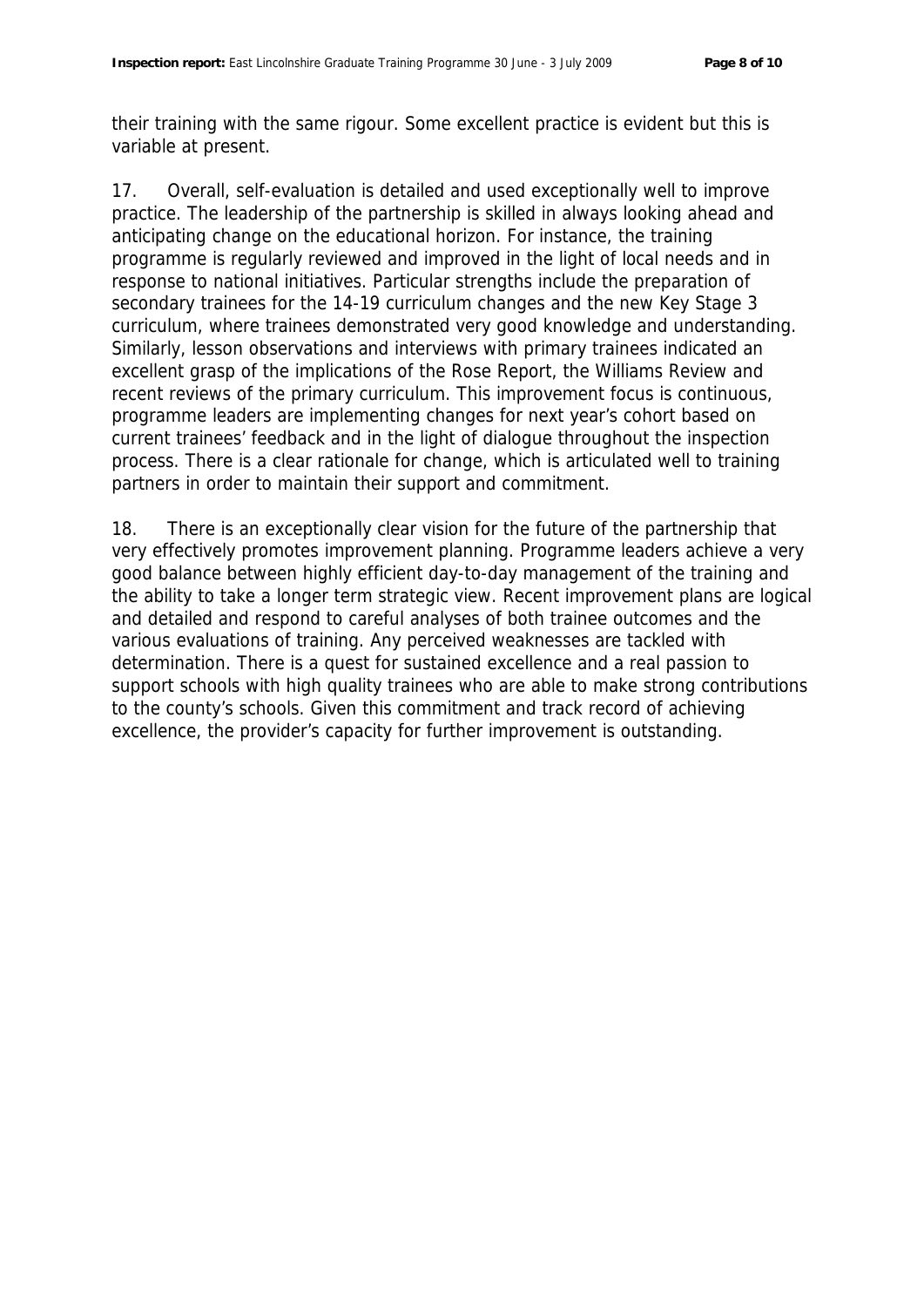## Summary of inspection grades<sup>1</sup>

**Key to judgements: grade 1 is outstanding; grade 2 is good; grade 3 is satisfactory; grade 4 is inadequate.**

#### **Overall Effectiveness**

-

|                                                                                |                                                                                                                                                            | based routes<br>Employment |
|--------------------------------------------------------------------------------|------------------------------------------------------------------------------------------------------------------------------------------------------------|----------------------------|
| How effective is the provision in securing high quality outcomes for trainees? |                                                                                                                                                            |                            |
| Trainees'<br>attainment                                                        | How well do trainees attain?                                                                                                                               | 2                          |
| Factors contributing<br>to trainees'                                           | To what extent do recruitment / selection arrangements support high<br>quality outcomes?                                                                   |                            |
| attainment                                                                     | To what extent does the training and assessment ensure that all<br>trainees progress to fulfil their potential given their ability and starting<br>points? |                            |
|                                                                                | To what extent are available resources used effectively and efficiently?                                                                                   |                            |
| The quality of the<br>provision                                                | To what extent is the provision across the partnership of consistently<br>high quality?                                                                    |                            |
| Promoting<br>equalities and<br>diversity                                       | To what extent does the provision promote equality of opportunity,<br>value diversity and eliminate harassment and unlawful discrimination?                |                            |

#### **Capacity to improve further and/or sustain high quality outcomes**

|                                                                                                                                                            | mploym |
|------------------------------------------------------------------------------------------------------------------------------------------------------------|--------|
| To what extent do the leadership and management at all levels have the capacity<br>to secure further improvements and/or to sustain high quality outcomes? |        |
| How effectively does the management at all levels assess performance in order to improve<br>or sustain high quality?                                       |        |
| How well does the leadership at all levels anticipate change, and prepare for and respond<br>to national and local initiatives?                            |        |
| How effectively does the provider plan and take action for improvement?                                                                                    |        |

<sup>&</sup>lt;sup>1</sup> The criteria for making these graded judgements are in the *Grade criteria for the inspection of ITE* 2008-11; Ofsted July 2008; Reference no: 080128.